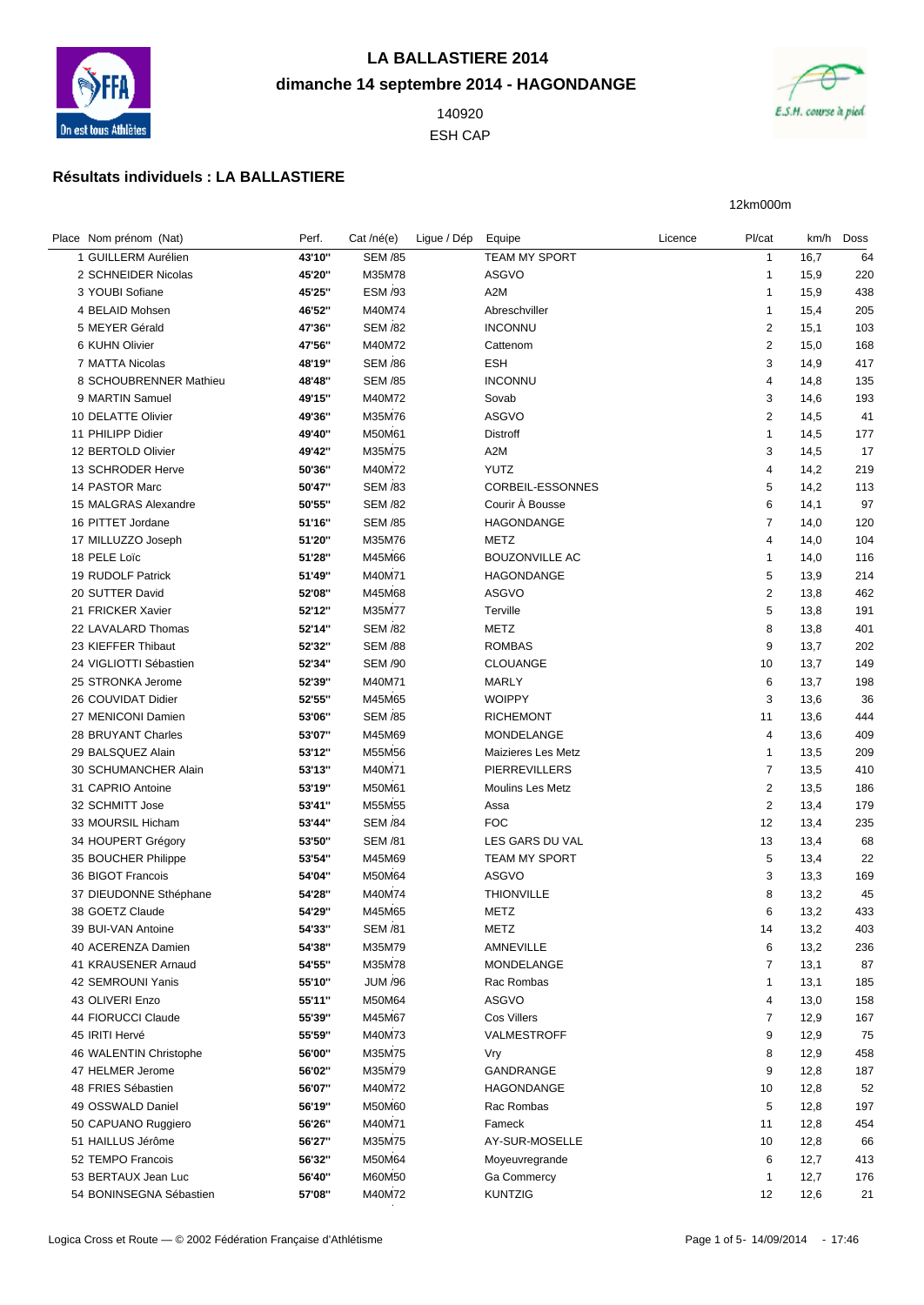| 55 ZIEHL Christian         | 57'10"   | M45M67         | AMNEVILLE                  | 8              | 12,6 | 451            |
|----------------------------|----------|----------------|----------------------------|----------------|------|----------------|
| 56 GLOGOWSKI Jérôme        | 57'17"   | M45M69         | <b>GONDREVILLE</b>         | 9              | 12,6 | 60             |
| 57 GROSS Christian         | 57'26"   | M35M79         | Metzervisse                | 11             | 12,5 | 213            |
| 58 HUMBERT Claude          | 57'26"   | M50M64         | Ay Sur Moselle             | $\overline{7}$ | 12,5 | 435            |
|                            |          |                |                            |                |      |                |
| 59 VACCARO Dany            | 57'27"   | M40M74         | Sovab                      | 13             | 12,5 | 180            |
| 60 CAPONE Joris            | 57'28"   | <b>SEM /80</b> | AMNEVILLE                  | 15             | 12,5 | 455            |
| 61 LANG Remi               | 57'28"   | <b>SEM /84</b> | AMNEVILLE                  | 16             | 12,5 | 450            |
| 62 SCHEIDHAUER Gilbert     | 57'37"   | M45M68         | <b>GUENANGE</b>            | 10             | 12,5 | 133            |
| 63 YACONO Antoine          | 57'41"   | M50M64         | Sovab                      | 8              | 12,5 | 457            |
| 64 CASUSO Alphonse         | 57'46"   | M40M72         | GANDRANGE                  | 14             | 12,5 | 178            |
|                            |          |                |                            |                |      |                |
| 65 CHRISTOPHE Didier       | 57'47"   | M45M69         | Maizieres Les Metz         | 11             | 12,5 | 210            |
| 66 SALARIS Luciano         | 57'50"   | M45M69         | MALANCOURT-LA-MONTAGN      | 12             | 12,4 | 128            |
| 67 GENOT Daniel            | 57'56"   | M45M66         | <b>SPIRIDON JOEUF</b>      | 13             | 12,4 | 53             |
| 68 CHODZYNSKI Stéphane     | 58'04"   | <b>SEM /89</b> | VALLEROY                   | 17             | 12,4 | 32             |
| 69 HELCK Sebastien         | 58'27"   | <b>SEM /80</b> | <b>METZ</b>                | 18             | 12,3 | 437            |
| 70 FIERMONTE Vito          | 58'30"   | M60M53         | Dommeldange Lux            | $\overline{2}$ | 12,3 | 157            |
|                            |          |                |                            |                |      |                |
| 71 SALAUN Johann           | 58'36"   | M40M73         | MONDELANGE                 | 15             | 12,3 | 443            |
| 72 RICHARD Manom           | 58'40"   | <b>SEF /90</b> | <b>THIONVILLE</b>          | $\mathbf{1}$   | 12,3 | 440            |
| 73 SCHAUB Olivier          | 58'56"   | M45M66         | <b>Metz Triathlon</b>      | 14             | 12,2 | 453            |
| 74 SIMON Antoine           | 59'01"   | <b>SEM /85</b> | <b>JURY</b>                | 19             | 12,2 | 137            |
| 75 BASILE Nicolas          | 59'06"   | M45M65         | KEDANGE-SUR-CANNER         | 15             | 12,2 | 11             |
| 76 CACCIATORE Nicolas      | 59'09"   | M35M79         | Moineville                 | 12             | 12,2 | 225            |
|                            |          |                |                            |                |      |                |
| 77 BAILLIF Eddy            | 59'10"   | M40M70         | Marange Silvange           | 16             | 12,2 | 434            |
| 78 ROZALSKI Catherine      | 59'12"   | F50F /63       | Nancy                      | $\mathbf{1}$   | 12,2 | 218            |
| 79 RYCKEWAERT Herve        | 59'13"   | M35M79         | Marange Silvange           | 13             | 12,2 | 216            |
| 80 NICOTRA Nicolas         | 59'24"   | M55M57         | Rac                        | 3              | 12,1 | 459            |
| 81 BOLIS Philippe          | 59'39"   | M50M64         | Bure-tressange             | 9              | 12,1 | 428            |
|                            |          |                |                            |                |      |                |
| 82 VALLEJO Sebastien       | 59'41"   | <b>SEM /85</b> | AMNEVILLE                  | 20             | 12,1 | 196            |
| 83 VAN LANDSCHOOT Benjamin | 59'42"   | <b>CAM /98</b> | <b>METZERESCHE</b>         | $\mathbf{1}$   | 12,1 | 441            |
| 84 BASSINAT Philippe       | 59'50"   | M45M66         | <b>Ban Saint Martin</b>    | 16             | 12,0 | 449            |
| 85 HOBE Raymond            | 59'56"   | M50M62         | <b>FOC</b>                 | 10             | 12,0 | 415            |
| 86 ILTIS Nicolas           | 1h00'00" | <b>SEM /83</b> | <b>THIONVILLE</b>          | 21             | 12,0 | 73             |
| 87 BEAUFILS Delphine       | 1h00'01" | <b>SEF /87</b> |                            | $\overline{2}$ | 12,0 | 14             |
|                            |          |                |                            |                |      |                |
| 88 ABRUSCI Jean-françois   | 1h00'11" | <b>SEM /83</b> | <b>ENNERY</b>              | 22             | 12,0 | $\overline{2}$ |
| 89 BIR Claude              | 1h00'19" | M55M57         | <b>MARLY</b>               | 4              | 11,9 | 20             |
| 90 BALDAUF Gerard          | 1h00'26" | M55M57         | Conflans En Jarnisy        | 5              | 11,9 | 165            |
| 91 CANDASSAMY Philippe     | 1h00'26" | <b>SEM /82</b> | AMNEVILLE                  | 23             | 11,9 | 436            |
| 92 CUSUMANO Gino           | 1h00'28" | M50M61         | <b>Scy Chazelles</b>       | 11             | 11,9 | 204            |
|                            |          |                |                            |                |      |                |
| 93 BOUNOUGHAZ Ali          | 1h00'28" | M50M62         | <b>METZ</b>                | 12             | 11,9 | 162            |
| 94 FALK Guillaume          | 1h00'29" | <b>SEM /80</b> | <b>HAYANGE</b>             | 24             | 11,9 | 49             |
| 95 BERDAH Samuel           | 1h00'30" | <b>SEM /88</b> | METZ                       | 25             | 11,9 | 414            |
| 96 SAMSEL Anthony          | 1h00'32" | <b>SEM /90</b> | <b>THIONVILLE</b>          | 26             | 11,9 | 130            |
| 97 GALEOTTI Paul           | 1h00'33" | M35M78         | Maizieres Les Metz         | 14             | 11,9 | 426            |
| 98 LEONARD DEBIN Delphine  |          |                |                            |                |      |                |
|                            | 1h00'35" | F35F /79       | Argancy                    | $\mathbf{1}$   | 11,9 | 207            |
| 99 DE CIANCIO Nicolas      | 1h00'40" | M50M62         | MONDELANGE                 | 13             | 11,9 | 211            |
| 100 BERTOLI Régine         | 1h00'47" | F45F /66       | ESH                        | $\mathbf{1}$   | 11,8 | 19             |
| 101 BERTOLI Patrick        | 1h00'47" | M50M61         | <b>ESH</b>                 | 14             | 11,8 | 18             |
| 102 DUBAJIC Sthephane      | 1h00'55" | <b>SEM /80</b> | <b>Courcelles Sur Nied</b> | 27             | 11,8 | 224            |
| 103 ZEMANN Helene          | 1h01'16" | F40F /74       | Rurange Les Thionville     | $\mathbf{1}$   | 11,8 | 171            |
|                            |          |                |                            |                |      |                |
| 104 HEMMER Jean-marc       | 1h01'19" | M40M71         | KEDANGE-SUR-CANNER         | 17             | 11,7 | 67             |
| 105 ALLART Julien          | 1h01'22" | <b>SEM /88</b> |                            | 28             | 11,7 | 7              |
| 106 ANGOTTI Anthony        | 1h01'22" | <b>SEM /85</b> | Terville                   | 29             | 11,7 | 456            |
| 107 SCHNEIDER Patrick      | 1h01'30" | M40M72         | METZ                       | 18             | 11,7 | 405            |
| 108 CHOBAUT Carole         | 1h01'54" | <b>SEF /84</b> | METZ                       | 3              | 11,6 | 402            |
| 109 BOHEME Christian       | 1h01'55" | M60M51         | <b>GUENANGE</b>            | 3              | 11,6 | 189            |
|                            |          |                |                            |                |      |                |
| 110 DA PONTE Philippe      | 1h01'58" | M45M67         | <b>SAIZERAIS</b>           | 17             | 11,6 | 37             |
| 111 GONCALVES Antoine      | 1h01'59" | M50M63         | Slt                        | 15             | 11,6 | 222            |
| 112 ALCAIDE Christophe     | 1h02'00" | <b>SEM /80</b> | HAGONDANGE                 | 30             | 11,6 | 4              |
| 113 CHARTON Clément        | 1h02'09" | <b>SEM /81</b> | <b>ECROUVES</b>            | 31             | 11,6 | 26             |
| 114 LUTMANN Julien         | 1h02'28" | <b>SEM /91</b> | HAGONDANGE                 | 32             | 11,5 | 199            |
|                            |          |                |                            |                |      |                |
| 115 HERRMANN Gwenael       | 1h02'34" | M35M76         | AMNEVILLE                  | 15             | 11,5 | 422            |
| 116 ALLART Christophe      | 1h02'40" | M50M62         |                            | 16             | 11,5 | 6              |
| 117 ROTH Laurent           | 1h02'50" | M50M64         | <b>ACOB</b>                | 17             | 11,5 | 127            |
| 118 BENOIT Didier          | 1h02'50" | M50M64         | <b>ACOB</b>                | 18             | 11,5 | 16             |
| 119 SEBALD Olivier         | 1h02'51" | M45M69         | <b>THIONVILLE</b>          | 18             | 11,5 | 136            |
| 120 BONAL Alex             | 1h02'53" | M35M75         | <b>BOUSSE</b>              | 16             | 11,4 | 439            |
|                            |          |                |                            |                |      |                |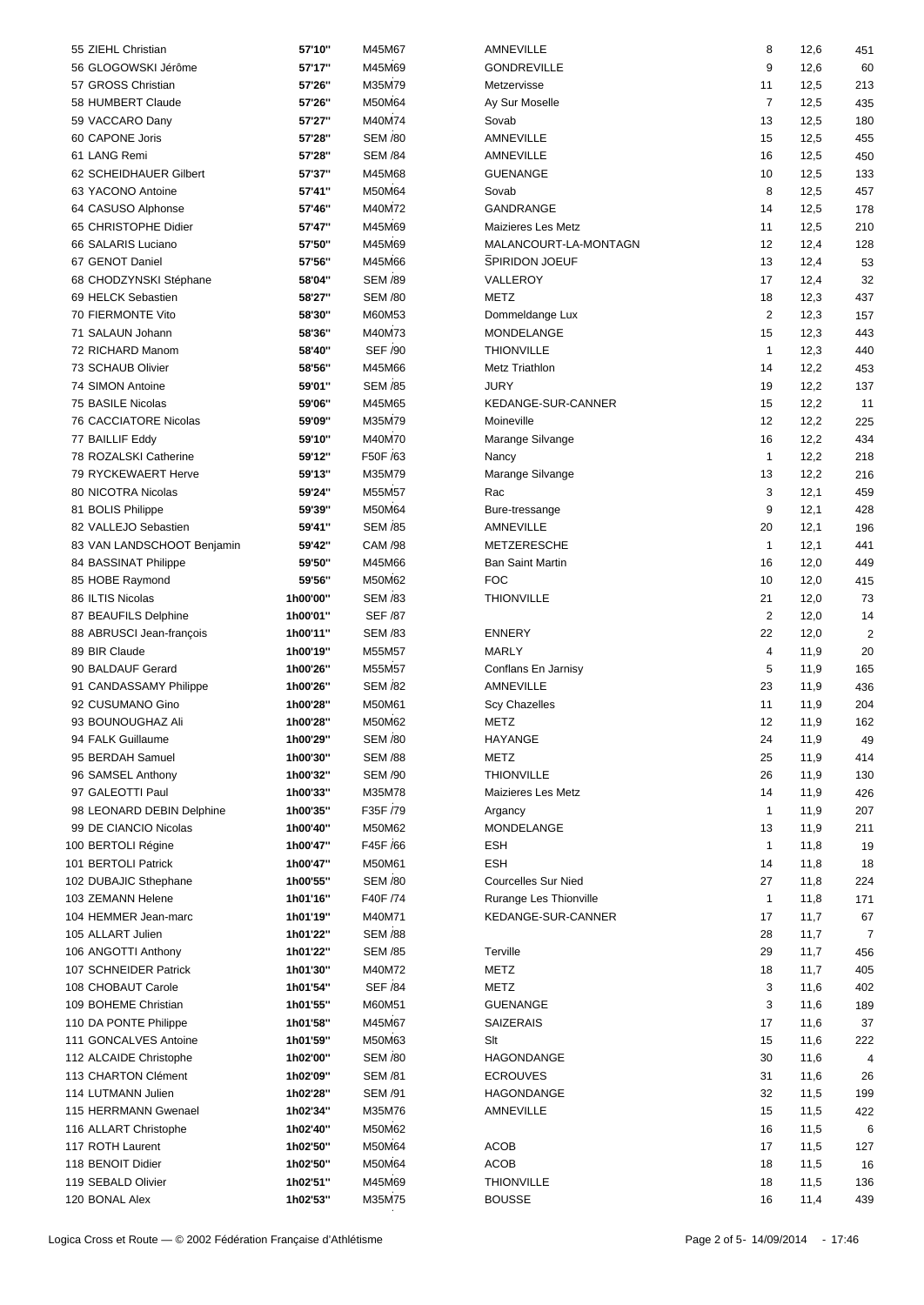| 121 LONGO Muriel             | 1h02'54" | M55M55         | <b>VERNY</b>          | 6              | 11,4 | 95           |  |
|------------------------------|----------|----------------|-----------------------|----------------|------|--------------|--|
| 122 CASCIANO Maurice         | 1h02'56" | M50M64         | <b>ENNERY</b>         | 19             | 11,4 | 203          |  |
| 123 BAUER Christian          | 1h03'02" | M45M68         | <b>FONTOY</b>         | 19             | 11,4 | 12           |  |
| 124 SORCINELLI Julien        | 1h03'04" | <b>SEM /90</b> | <b>THIONVILLE</b>     | 33             |      | 461          |  |
|                              |          |                |                       |                | 11,4 |              |  |
| 125 DUPRE Didier             | 1h03'19" | M55M58         | <b>Cos Villers</b>    | $\overline{7}$ | 11,4 | 406          |  |
| 126 SPIRK Arnaud             | 1h03'20" | M40M71         | <b>ZFN SOUFFTGEN</b>  | 19             | 11,4 | 153          |  |
| 127 DELISSNYDER Antoine      | 1h03'30" | M35M76         | HAYANGE               | 17             | 11,3 | 42           |  |
| 128 MOLINARO Andre           | 1h03'31" | M45M66         | Illange               | 20             | 11,3 | 427          |  |
| 129 KILBERTUS Michel         | 1h03'50" | M45M69         | MONDELANGE            | 21             | 11,3 | 84           |  |
| 130 DALL'ARMELLINA Eric      | 1h03'50" | M50M64         | Montois La Montagne   | 20             | 11,3 | 411          |  |
| 131 STEMMLER Hervé           | 1h04'05" | M45M65         | <b>HAYANGE</b>        | 22             | 11,2 | 139          |  |
| 132 MARCHAL Franck           | 1h04'06" | <b>SEM /82</b> | <b>TALANGE</b>        | 34             | 11,2 | 98           |  |
| 133 PETITJEAN Anne           | 1h04'07" | <b>SEF /84</b> | <b>ENNERY</b>         | 4              | 11,2 | 119          |  |
| 134 BOVI Patrice             | 1h04'08" | M50M63         | <b>MANOM</b>          | 21             | 11,2 | 23           |  |
| 135 NIEDERLEIDNER Félix      | 1h04'13" | M35M77         | <b>HEUMONT</b>        | 18             | 11,2 | 111          |  |
| 136 RIAD Ali                 | 1h04'26" | <b>SEM /80</b> | MONTOIS-LA-MONTAGNE   | 35             | 11,2 | 125          |  |
|                              |          |                |                       |                |      |              |  |
| 137 BIRCK Isabelle           | 1h04'34" | F40F /70       | Koenigsmacker         | $\overline{2}$ | 11,2 | 421          |  |
| 138 CHIODINI Johann          | 1h04'37" | M35M79         | <b>VOLSTROFF</b>      | 19             | 11,1 | 31           |  |
| 139 MARTIN Bernard           | 1h04'50" | M55M55         | Montigny Les Metz     | 8              | 11,1 | 423          |  |
| 140 CHEVALOT Pascal          | 1h04'55" | M40M72         | <b>ROMBAS</b>         | 20             | 11,1 | 30           |  |
| 141 LEROUZIC Patrice         | 1h05'03" | M45M68         | AMNEVILLE             | 23             | 11,1 | 226          |  |
| 142 HEIN Steve               | 1h05'15" | M35M76         | <b>FLORANGE</b>       | 20             | 11,0 | 192          |  |
| 143 LHOPITAL Nathalie        | 1h05'17" | F40F /73       | <b>THIONVILLE</b>     | 3              | 11,0 | 93           |  |
| 144 LHOPITAL Vincelt         | 1h05'18" | M45M69         | <b>THIONVILLE</b>     | 24             | 11,0 | 92           |  |
| 145 SIMPHOR Marie-cathy      | 1h05'28" | <b>SEF /80</b> | <b>FOC</b>            | 5              | 11,0 | 138          |  |
| 146 IARIA Carmelo            | 1h05'28" | M50M64         | <b>HAYANGE</b>        | 22             | 11,0 | 217          |  |
| 147 BECK Sebastien           | 1h05'34" | M35M76         | AMNEVILLE             | 21             | 11,0 | 425          |  |
| 148 DE AZEVEDO Manuel        | 1h05'45" | M40M74         | <b>FLORNGE</b>        | 21             |      | 39           |  |
|                              |          |                |                       |                | 11,0 |              |  |
| 149 ECK Denis                | 1h05'52" | M35M75         | GANDRANGE             | 22             | 10,9 | 215          |  |
| 150 HUBERT Boris             | 1h06'07" | M35M75         | <b>VIGY</b>           | 23             | 10,9 | 69           |  |
| 151 MYOTTE-DUQUET André      | 1h06'11" | M55M59         | Courir À Bousse       | 9              | 10,9 | 109          |  |
| 152 JOANNE Stéphane          | 1h06'15" | <b>SEM /82</b> | HAGONDANGE            | 36             | 10,9 | 80           |  |
| 153 SCHANG Olivier           | 1h06'32" | M45M65         | METZ                  | 25             | 10,8 | 132          |  |
| 154 MOISAN Jean-pierre       | 1h06'33" | M65M49         | Vry Gondreville       | $\mathbf{1}$   | 10,8 | 161          |  |
| 155 ROBINET Thierry          | 1h06'36" | M50M61         | Vantoux               | 23             | 10,8 | 430          |  |
| 156 CREUSOT Frederic         | 1h06'41" | M40M70         | HAGONDANGE            | 22             | 10,8 | 412          |  |
| 157 WISNIEWSKI Eric          | 1h06'57" | M50M60         | Mancieulles           | 24             | 10,8 | 184          |  |
| 158 BINDA Philippe           | 1h06'58" | M40M72         | <b>METZ</b>           | 23             | 10,8 | 419          |  |
| 159 SALRIN Maxime            | 1h07'21" | <b>ESM /93</b> | ARS-LAQUENEXY         | $\overline{2}$ | 10,7 | 129          |  |
|                              | 1h07'23" | M40M71         |                       | 24             |      | 173          |  |
| 160 CHRISTMANN Cchristophe   |          |                | Gomelange             |                | 10,7 |              |  |
| 161 VERNER Gregory           | 1h07'28" | <b>SEM /80</b> | <b>THIONVILLE</b>     | 37             | 10,7 | 446          |  |
| 162 INGALA Pierre            | 1h07'39" | M50M60         | <b>BOUSSE</b>         | 25             | 10,6 | 74           |  |
| 163 GILLET Thierry           | 1h07'45" | M45M68         | Courir À Bousse       | 26             | 10,6 | $\mathbf{1}$ |  |
| 164 SCHNEIDER Mireille       | 1h07'52" | F40F /74       | METZ                  | 4              | 10,6 | 404          |  |
| 165 LAMIL Nicolas            | 1h07'53" | <b>SEM /82</b> | METZ                  | 38             | 10,6 | 408          |  |
| 166 LOUGASSI Sandrine        | 1h07'58" | <b>SEF /80</b> | <b>UCKANGE</b>        | 6              | 10,6 | 208          |  |
| 167 CAYE Florence            | 1h08'14" | F50F /64       | <b>STUCKANGE</b>      | $\overline{2}$ | 10,6 | 25           |  |
| 168 CASTELLUCCI Maria-isabel | 1h08'20" | F40F /71       | <b>FOC</b>            | 5              | 10,5 | 159          |  |
| 169 PRINTZ Sabine            | 1h08'20" | F40F /74       | <b>FONTOY</b>         | 6              | 10,5 | 183          |  |
| 170 ITURRALDE Anne-marie     | 1h08'27" | F40F /71       | <b>Cmutt Boulange</b> | $\overline{7}$ | 10,5 | 431          |  |
| 171 PAUL-GAUGIN Dominique    | 1h08'31" | F40F /71       | HAGONDANGE            | 8              | 10,5 | 115          |  |
| 172 KESSE Christian          | 1h08'36" | <b>SEM /85</b> | <b>CHEMINOT</b>       | 39             | 10,5 | 82           |  |
|                              |          |                |                       |                |      |              |  |
| 173 MERABET Patricia         | 1h08'43" | F60F /53       | Ancy Sur Moselle      | $\mathbf{1}$   | 10,5 | 230          |  |
| 174 CHERRIER Jason           | 1h08'46" | <b>JUM /96</b> | AMNEVILLE             | $\overline{2}$ | 10,5 | 28           |  |
| 175 CAGIN Yves               | 1h08'58" | M50M64         | Koenigsmacker         | 26             | 10,4 | 200          |  |
| 176 LARDIN Jean              | 1h09'03" | M60M54         | METZ                  | 4              | 10,4 | 166          |  |
| 177 D'ORIANO Emilio          | 1h09'07" | M40M74         | METZ                  | 25             | 10,4 | 160          |  |
| 178 KESTLER David            | 1h09'24" | M40M74         | <b>UCKANGE</b>        | 26             | 10,4 | 83           |  |
| 179 MATHIS Philippe          | 1h09'39" | M45M66         | AMNEVILLE             | 27             | 10,3 | 100          |  |
| 180 FLUDER Nathalie          | 1h09'52" | F40F /72       | AMNEVILLE             | 9              | 10,3 | 51           |  |
| 181 GASPARD Michel           | 1h09'52" | M55M59         | ASGVO                 | 10             | 10,3 | 172          |  |
| 182 GREMILLET Gilbert        | 1h10'01" | M70M43         | SAINT-JULIEN-LES-LETZ | $\mathbf{1}$   | 10,3 | 63           |  |
| 183 EDLINGER Gaël            | 1h10'35" | M35M78         | HAGONDANGE            | 24             | 10,2 | 48           |  |
| 184 WISNIEWSKI Melissa       | 1h10'50" | <b>SEF /85</b> | METZ                  | $\overline{7}$ | 10,2 | 442          |  |
|                              |          |                |                       |                |      |              |  |
| 185 BERGER Jean-pierre       | 1h11'02" | M50M64         | HAGONDANGE            | 27             | 10,1 | 174          |  |
| 186 SIRVENTE David           | 1h11'04" | <b>SEM /83</b> | METZ                  | 40             | 10,1 | 238          |  |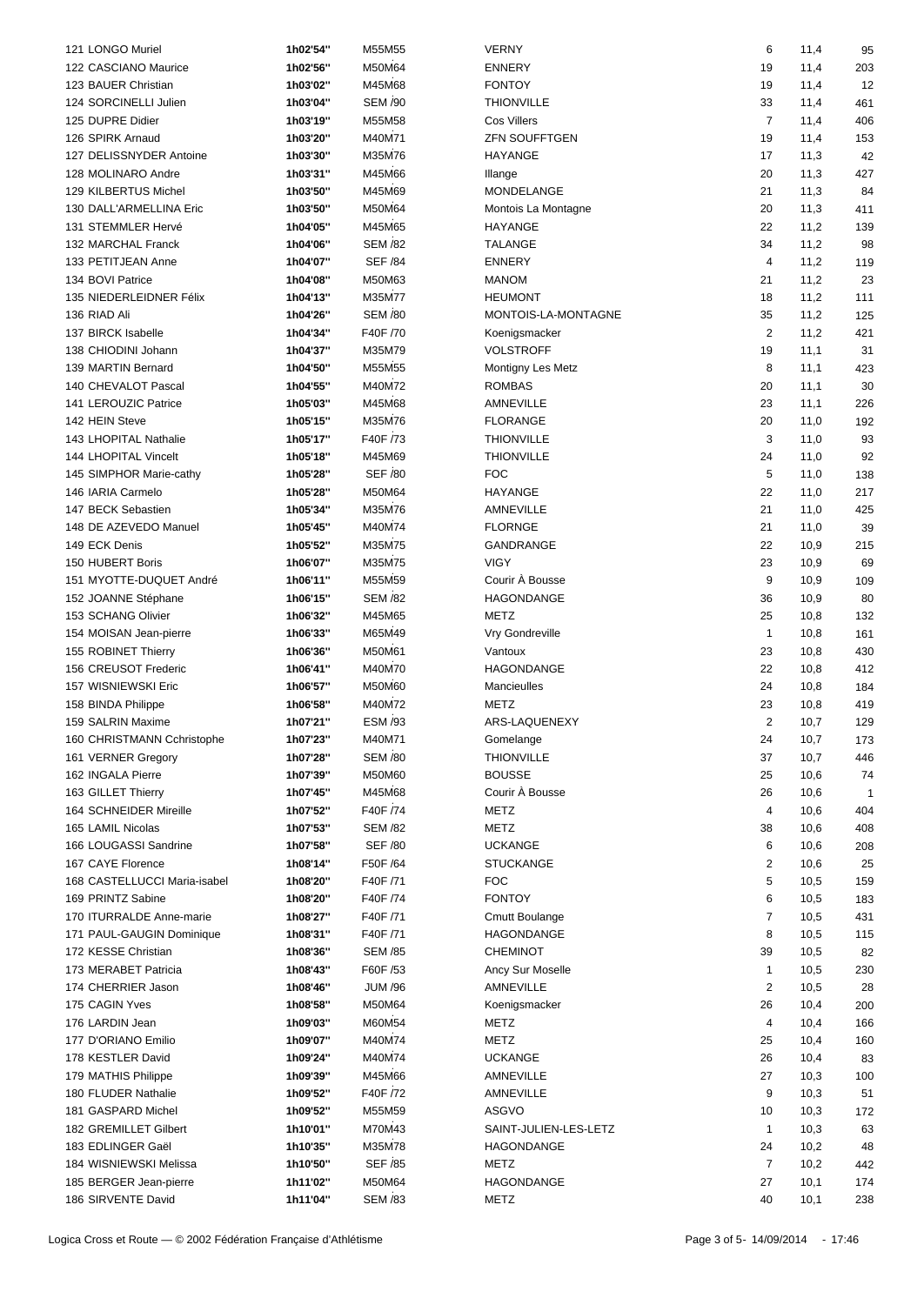| 187 VALSECCHI Pierre       | 1h11'21" | M50M63         | MONTIGNY-LES-METZ           | 28           | 10,1                  | 144 |  |
|----------------------------|----------|----------------|-----------------------------|--------------|-----------------------|-----|--|
| 188 LENTZ Virginie         | 1h11'27" | F40F /71       | <b>INCONNU</b>              | 10           | 10,1                  | 90  |  |
| 189 AUBERT Paul Charles    | 1h11'30" | M45M65         | METZ                        | 28           | 10,1                  | 447 |  |
|                            | 1h11'33" | <b>SEF /83</b> | <b>ESH</b>                  | 8            | 10,1                  | 122 |  |
| 190 RAKOTONIAINA Holy      |          |                |                             |              |                       |     |  |
| 191 PINT Jean Michel       | 1h11'37" | M40M73         | Seremange                   | 27           | 10,1                  | 201 |  |
| 192 RISTER Jerome          | 1h11'38" | M35M75         | Jarny                       | 25           | 10,1                  | 400 |  |
| 193 SANTORO Isabelle       | 1h11'42" | F40F /73       | HAGONDANGE                  | 11           | 10,0                  | 232 |  |
| 194 SANTORO David          | 1h11'57" | M40M73         | HAGONDANGE                  | 28           | 10,0                  | 231 |  |
| 195 CLAUSSE Julien         | 1h11'58" | <b>SEM /81</b> | <b>Charly Oradour</b>       | 41           | 10,0                  | 460 |  |
| 196 PEREIRA Sebastien      | 1h11'58" | <b>SEM /80</b> | Roncocurt                   | 42           | 10,0                  | 223 |  |
| 197 KREB David             | 1h11'59" | M45M69         | <b>TALANGE</b>              | 29           | 10,0                  | 88  |  |
| 198 DE AZEVEDO Philippe    | 1h12'00" | M40M73         | METZERESCHE                 | 29           | 10,0                  | 38  |  |
| 199 BIDON Claire           | 1h12'01" | <b>ESF /93</b> | <b>WOIPPY</b>               | $\mathbf{1}$ | 10,0                  | 229 |  |
| 200 BIDON Jean             | 1h12'03" | M55M59         | <b>WOIPPY</b>               | 11           | 10,0                  | 228 |  |
|                            |          | M65M48         | ACOB                        |              | $\overline{2}$        |     |  |
| 201 HUSSON Michel          | 1h12'04" |                |                             |              | 10,0                  | 71  |  |
| 202 PERNEL Philippe        | 1h12'13" | M55M55         | ACOB                        | 12           | 10,0                  | 118 |  |
| 203 BROUSSE Guillaume      | 1h12'13" | M35M79         |                             | 26           | 10,0                  | 24  |  |
| 204 RICHARD Manuella       | 1h12'22" | F50F /63       | <b>CA MALLING</b>           |              | 3<br>9,9              | 194 |  |
| 205 VARGAS Roger           | 1h12'34" | M70M44         | CLOUANGE                    |              | $\overline{2}$<br>9,9 | 190 |  |
| 206 HAZOTTE Cyril          | 1h12'34" | <b>SEM /81</b> | <b>METZ</b>                 | 43           | 9,9                   | 424 |  |
| 207 FLOREMONT Brigitte     | 1h12'45" | F45F /66       | AMNEVILLE                   |              | $\overline{2}$<br>9,9 | 50  |  |
| 208 PEZZI Evelyne          | 1h12'46" | F55F /56       | <b>UCKANGE</b>              | $\mathbf{1}$ | 9,9                   | 206 |  |
| 209 RICHARD Jonathan       | 1h12'51" | <b>SEM /82</b> | <b>CLOUANGE</b>             | 44           | 9,9                   | 126 |  |
| 210 COILLIOT Eric          | 1h13'12" | M45M67         | SDIS57                      | 30           | 9,8                   | 33  |  |
|                            |          |                |                             |              |                       |     |  |
| 211 ALCANTARA Gilbert      | 1h13'23" | M60M51         | MONTIGNY-LES-METZ           |              | 5<br>9,8              | 5   |  |
| 212 NOEL Alexis            | 1h13'27" | <b>SEM /85</b> | AMNEVILLE                   | 45           | 9,8                   | 112 |  |
| 213 MEHNEN Maud            | 1h13'32" | F35F /78       | HAGONDANGE                  |              | $\sqrt{2}$<br>9,8     | 102 |  |
| 214 CHERRIER Jean-philippe | 1h13'36" | M45M67         | AMNEVILLE                   | 31           | 9,8                   | 29  |  |
| 215 GHEBALOU Hocine        | 1h13'37" | M45M66         | <b>ACOB</b>                 | 32           | 9,8                   | 56  |  |
| 216 HENRY Isabelle         | 1h13'47" | F55F /58       | MARLY                       |              | $\overline{2}$<br>9,8 | 188 |  |
| 217 MASSINET Brigitte      | 1h13'49" | F45F /65       | <b>Scy Chazelles</b>        |              | 3<br>9,8              | 452 |  |
| 218 GUSETTI Christine      | 1h13'49" | F55F /57       | <b>MARLY</b>                |              | 3<br>9,8              | 65  |  |
| 219 CHRISTMANN Denis       | 1h13'50" | M55M55         | Elvange                     | 13           | 9,8                   | 445 |  |
|                            |          |                |                             |              |                       |     |  |
| 220 CASTANOS Véronique     | 1h13'57" | F50F /64       | <b>ACSL SEMECOURT</b>       |              | $\overline{4}$<br>9,7 | 154 |  |
| 221 VEYNACHTER Frederic    | 1h14'08" | M40M73         | <b>THIONVILLE</b>           | 30           | 9,7                   | 416 |  |
| 222 GERACE Marion          | 1h14'18" | <b>SEF /88</b> | <b>NEBERVISSE</b>           |              | 9<br>9,7              | 55  |  |
| 223 THEOBALD Catherine     | 1h14'36" | F45F /65       | <b>ACOB</b>                 |              | 4<br>9,7              | 141 |  |
| 224 RIAD Samir             | 1h14'38" | <b>SEM /83</b> | MONTOIS-LA-MONTAGNE         | 46           | 9,6                   | 124 |  |
| 225 DOUB Christophe        | 1h14'44" | <b>SEM /83</b> | Holling Les Boulay          | 47           | 9,6                   | 237 |  |
| 226 GUARASCIO Ignace       | 1h15'07" | M65M47         | Rac Rombas                  |              | 3<br>9,6              | 170 |  |
| 227 CLARENN Aurelie        | 1h15'27" | <b>SEF /81</b> | Mercy Le Bas                | 10           | 9,5                   | 432 |  |
| 228 ANTOINE Vanessa        | 1h15'51" | <b>SEF /86</b> | <b>THIONVILLE</b>           | 11           | 9,5                   | 195 |  |
| 229 JAKUBOWSKI André       |          |                |                             |              |                       |     |  |
|                            | 1h15'52" | M55M58         | ACOB                        | 14           | 9,5                   | 77  |  |
| 230 TONNELIER Emmanuel     | 1h15'53" | M45M69         | <b>FOC</b>                  | 33           | 9,5                   | 448 |  |
| 231 VARGIU Mélanie         | 1h15'54" | <b>SEF /83</b> | TALANGE                     | 12           | 9,5                   | 146 |  |
| 232 HEITZ Herve            | 1h15'55" | M45M69         | <b>BOUSSE</b>               | 34           | 9,5                   | 407 |  |
| 233 COGNON Bernard         | 1h16'11" | M60M53         | Remilly                     |              | 6<br>9,5              | 212 |  |
| 234 COLLOT-DROOLANS Fanny  | 1h16'39" | <b>SEF /83</b> | <b>GRAVELOTTE</b>           | 13           | 9,4                   | 34  |  |
| 235 SANCHEZ Cathy          | 1h16'41" | F40F /74       | GANDRANGE                   | 12           | 9,4                   | 131 |  |
| 236 DIDELOT Corinne        | 1h16'50" | F45F /68       | ESH                         |              | 5<br>9,4              | 44  |  |
| 237 GEOFFROY LINDEN Sandy  | 1h16'51" | <b>SEF /90</b> | A2M                         | 14           | 9,4                   | 54  |  |
| 238 BENMEZIANE Malika      | 1h17'18" | F35F /75       | A2M                         |              | 3<br>9,3              | 15  |  |
|                            |          |                |                             |              |                       |     |  |
| 239 URBANI Karen           | 1h17'18" | <b>SEF /88</b> | <b>RODEMACK</b>             | 15           | 9,3                   | 142 |  |
| 240 AUBURTIN Sarah         | 1h17'31" | F35F /76       | GUENANGE                    |              | 4<br>9,3              | 8   |  |
| 241 COLOMP Estelle         | 1h17'37" | <b>SEF /84</b> | A2M                         | 16           | 9,3                   | 35  |  |
| 242 CHENEL Isabelle        | 1h17'52" | F50F /62       | A2M LA MESSINE              |              | 5<br>9,2              | 27  |  |
| 243 KLEIN Mathieu          | 1h18'03" | <b>SEM /83</b> | METZ                        | 48           | 9,2                   | 463 |  |
| 244 VARACHAUD Frederic     | 1h18'08" | M45M65         | METZ                        | 35           | 9,2                   | 175 |  |
| 245 REMMER Agnès           | 1h18'49" | F35F /76       | AMNEVILLE                   |              | 5<br>9,1              | 123 |  |
| 246 DI-TORE Aline          | 1h18'58" | <b>SEF /88</b> | HAGONDANGE                  | 17           | 9,1                   | 43  |  |
| 247 MOLINARO Lise          | 1h19'03" | <b>SEF /84</b> | <b>ENNERY</b>               | 18           | 9,1                   | 107 |  |
|                            |          |                |                             |              |                       |     |  |
| 248 CATTANT Daniel         | 1h20'05" | M70M44         | <b>Belleville Sur Meuse</b> |              | 3<br>9,0              | 163 |  |
| 249 VAL Sandrine           | 1h20'47" | F45F /69       | <b>HAYES</b>                |              | 6<br>8,9              | 143 |  |
| 250 GUARISO Sylvie         | 1h21'29" | F45F /65       | <b>Cmutt Boulange</b>       |              | $\overline{7}$<br>8,8 | 429 |  |
| 251 GILBERT Nathalie       | 1h22'07" | F40F /70       | A2M LA MESSINE              | 13           | 8,8                   | 59  |  |
| 252 MOUROT Christine       | 1h22'49" | F40F /73       | HAGONDANGE                  | 14           | 8,7                   | 234 |  |
|                            |          |                |                             |              |                       |     |  |